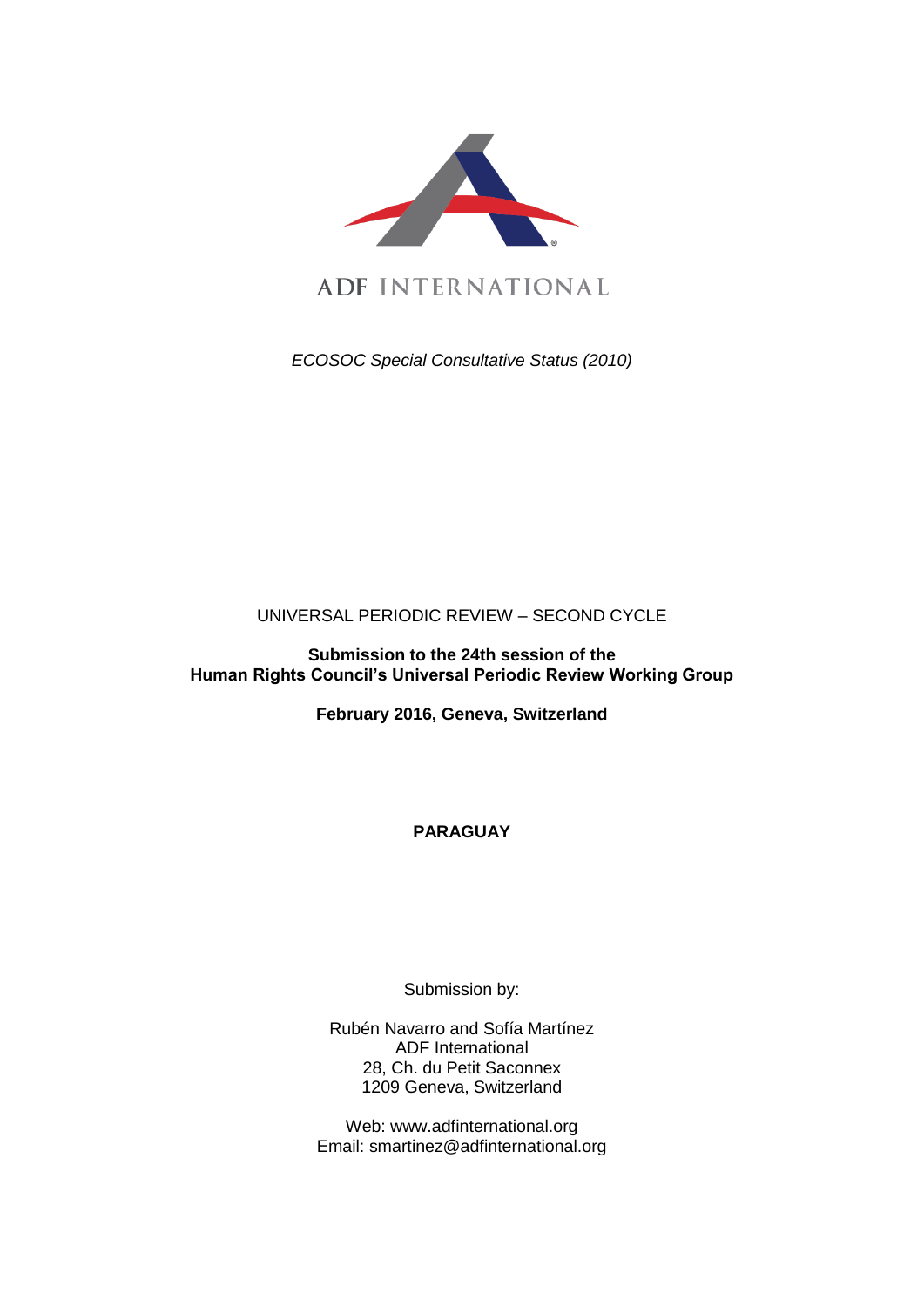### **Introduction**

- 1. ADF International is a global alliance-building legal organization that advocates for religious freedom, life, and marriage and family before national and international institutions. As well as having ECOSOC consultative status with the United Nations (registered name "Alliance Defending Freedom"), ADF International has accreditation with the European Commission and Parliament, the Fundamental Rights Agency of the European Union, the Organization for Security and Cooperation in Europe, and the Organization of American States.
- 2. The report will focus on the right to life and the right to family life under international law, and Paraguay's efforts in promoting and defending these rights.

# **(a) Right to Life**

# *Background*

-

- 3. Article 4 of the 1992 Constitution of Paraguay protects the right to life from the moment of conception, stating, "The right to life is inherent to the human person. Its protection is guaranteed, in general, from conception. [A]ll persons will be protected by the State in their physical and mental integrity."
- 4. This article tracks article 4(1) of the American Convention of Human Rights (ACHR), to which Paraguay is a signatory, and which reads, "Every person has the right to have his life respected. This right shall be protected by law and, in general, from the moment of conception. No one shall be arbitrarily deprived of his life."
- 5. 95 percent of the people of Paraguay are opposed to the legalization of abortion in all or most cases.<sup>1</sup>

#### *Pressure to change abortion law*

- 6. Despite Paraguay's clear obligation to protect the right to life of the unborn in keeping with its own Constitution and the American Convention of Human Rights – it has repeatedly come under pressure from pro-abortion groups<sup>2</sup> and from the United Nations<sup>3</sup> to liberalize its abortion laws.
- 7. The most recent pressure follows the tragic case of a 10-year-old girl who became pregnant as a result of rape. Referring to abortion as a "life-saving treatment", UN

<sup>1</sup> PEW FORUM, RELIGION IN LATIN AMERICA 73 (2014), *available at* http://www.pewforum.org/files/2014/ 11/Religion-in-Latin-America-11-12-PM-full-PDF.pdf.

<sup>2</sup> *See, e.g.*, Amnesty Int'l, Paraguay: Raped 10-year-old must be allowed an abortion, 29 Apr. 2015, https://www.amnesty.org/en/latest/news/2015/04/paraguay-raped-10-year-old-must-be-allowed-anabortion/.

<sup>&</sup>lt;sup>3</sup> See. e.a., U.N. Office of the High Commissioner for Human Rights, Human rights: Paraguay has failed to protect a 10-year old girl child who became pregnant after being raped, say UN experts, 11 May 2015, http://www.ohchr.org/EN/NewsEvents/Pages/DisplayNews.aspx?NewsID=15944&LangID= E#sthash.3spEVISa.4wnMWEDU.dpuf.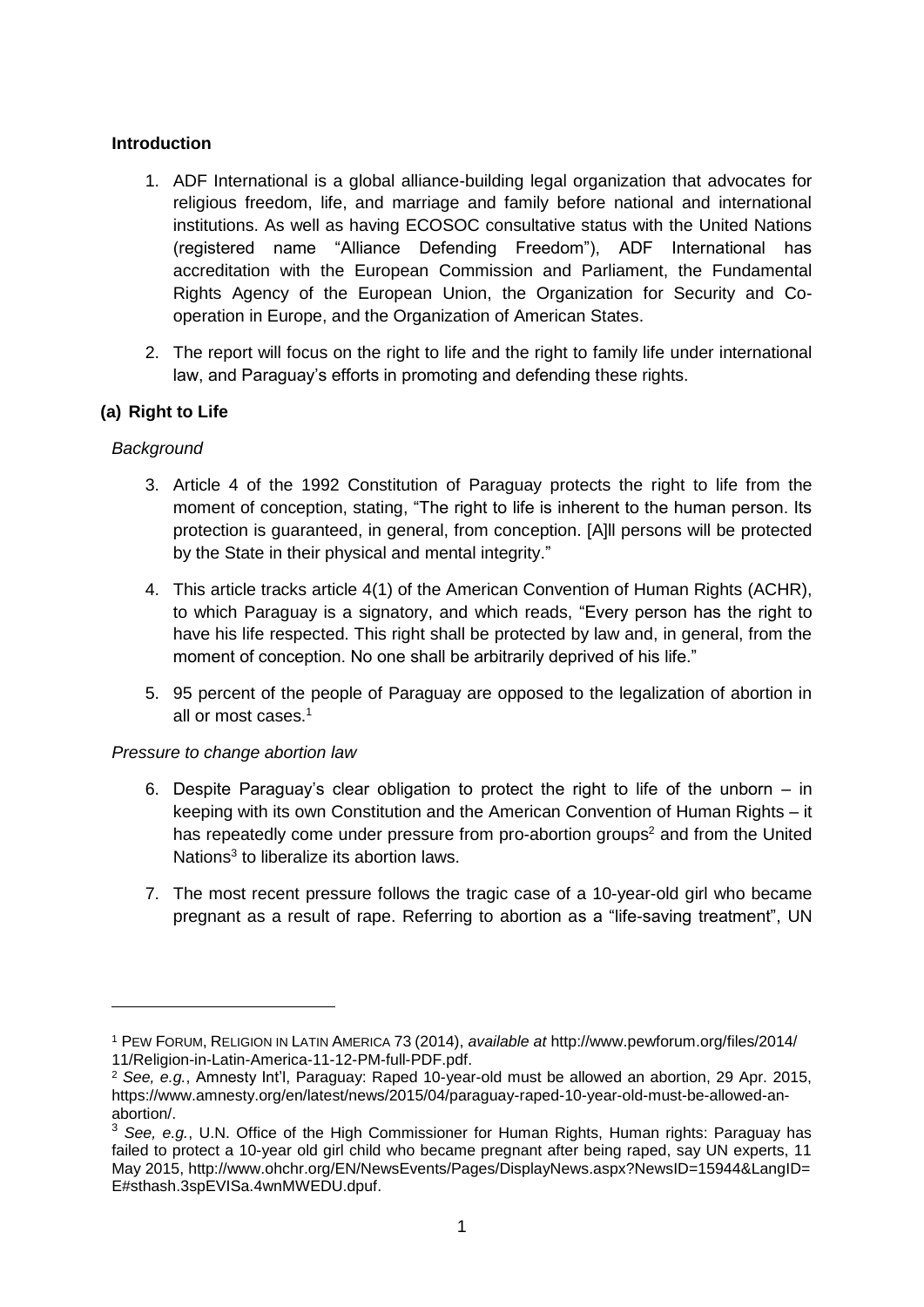"experts" claimed that "the State has failed to take measures to protect the health as well as the physical and mental integrity and even the life of the 10-year old girl."<sup>4</sup>

- 8. The Government of Paraguay criticized the comments of the UN "experts,"<sup>5</sup> which were said to include numerous factual errors, and confirmed that abortion is not lawful unless the life of the mother is in danger.<sup>6</sup> A spokeswoman for the Ministry of Health confirmed that the pregnancy in question does not threaten the life of the girl, and in order to protect the right to life of the unborn child the pregnancy will continue.<sup>7</sup> According to the government press release, the girl is being adequately cared for both physically and mentally at the Red Cross Hospital *Reina Sofía*. <sup>8</sup> The UN "experts" ignored the grave concern that Paraguay has for the girl's life.
- 9. Paraguay must ensure that the girl's right to education, as provided in article 13 of the International Covenant on Economic, Social and Cultural Rights (ICESCR), is not violated. Young mothers have the right to continue their education through their pregnancies and after the birth of their children, which means the State should facilitate the creation of arrangements that allow them to go to school.
- 10. Paraguay must also prosecute and bring to justice the perpetrator of the sexual violence against the girl. The Government must investigate and act immediately in the event of reports of sexual violence.

*Right to life in international law*

- 11. A so-called international "right to abortion" implied by the UN "experts" in their statement on Paraguay – is incompatible with various provisions of international human rights treaties, in particular provisions on the right to life. On the contrary, Paraguay's protection of the unborn finds support in international law.
- 12. Article 6(1) of the ICCPR states, "Every human being has the inherent right to life." The ICCPR's prohibition of the death penalty for pregnant women implicitly recognizes the right to life of the unborn. Although the ICCPR allows for the death penalty to be imposed on both adult men and women, it explicitly prohibits applying the death penalty to pregnant women. Article 6(5) states, "Sentence of death shall not be imposed for crimes committed by persons below eighteen years of age and *shall not be carried out on pregnant women*." This clause must be understood as recognizing the unborn's distinct identity from the mother and protecting the unborn's right to life.

<sup>4</sup> *See id.*

<sup>5</sup> *See* Press Release, Ministry of Foreign Relations, Paraguay, 13 May 2015, http://www.mre.gov.py/ v2/Noticia/2773/comunicado-de-prensa.

**<sup>6</sup>** *Niña embarazada: Ministro de Salud no está a favor del aborto*, ULTIMAHORA.COM, 1 May 2015, http://www.ultimahora.com/nina-embarazada-ministro-salud-no-esta-favor-del-aborto-n892740.html.

<sup>7</sup> *Embarazo de niña de 10 años es 'viable', insisten*, ABCCOLOR, 12 May 2015, http://www.abc.com.py/nacionales /embarazo-de-nina-de-10-anos-es-viable--segun-ministerio-paraguayo-1365876.html.

<sup>8</sup> *See* Press Release, *supra* note 5.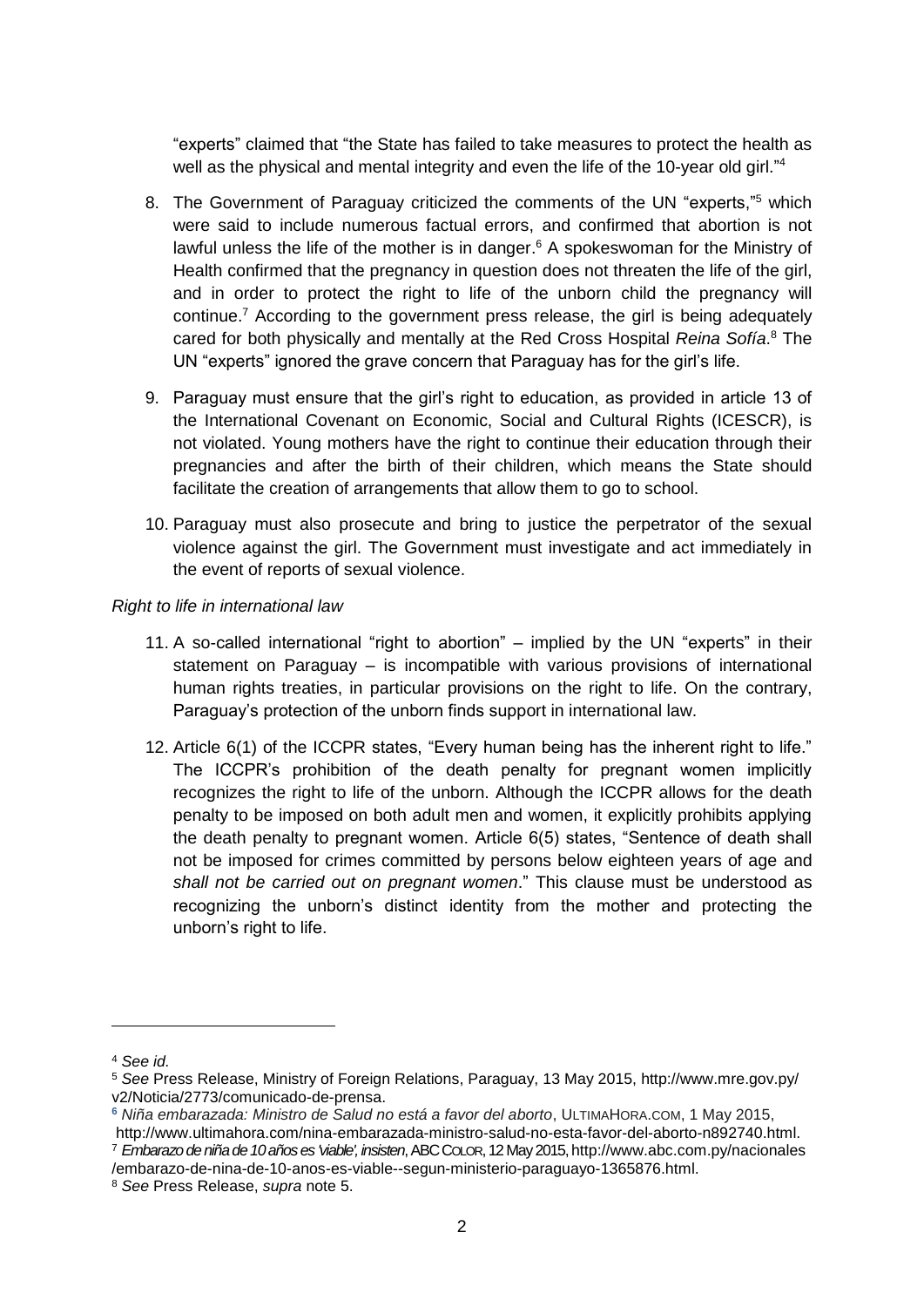- 13. As the *travaux préparatoires*<sup>9</sup> of the ICCPR explicitly state, "The principal reason for providing in paragraph 4 [now Article 6(5)] of the original text that the death sentence should not be carried out on pregnant women was to *save the life of an innocent unborn child*."<sup>10</sup> Similarly, the Secretary General report of 1955 notes that the intention of the paragraph "was inspired by humanitarian considerations and by *consideration for the interests of the unborn child*[.]" 11
- 14. The protection of unborn life is also found through an ordinary reading of the language in the preamble of the Convention on the Rights of the Child (CRC). The preamble states, "[T]he child, by reason of his physical and mental immaturity, needs special safeguards and care, including appropriate legal protection, *before as well as after birth*."
- 15. Article 1 of the CRC defines a child as "every human being below the age of eighteen years." This provides an upper limit as to who is a child, but does not provide a lower limit on when the status of "child" attaches. Moreover, Article 6 of the CRC holds, "States Parties recognize that every child has the inherent right to life. States Parties shall ensure to the maximum extent possible the survival and development of the child." Viewed in the context of the preamble, both Articles 1 and 6 of the CRC indicate recognition of, and protection for, unborn life.

#### *Legalizing abortion does not make it safe*

- 16. In the abovementioned case, the authorities determined that an abortion was not necessary to save the life of the mother. More broadly, legalizing abortion can mean exposing more women to harm, and does not solve the problem of abortion-induced death. Legalizing abortion does not guarantee that it becomes safe. A report by the Guttmacher Institute states, "Changing the law [...] is no guarantee that unsafe abortion will cease to exist."<sup>12</sup> Indeed, providing more access to abortion will mean more women will suffer from abortion complications. Further, abortion can never be safe because it takes the life of the unborn child, and harms the mother through the loss of her child.
- 17. Moreover, the most recent evidence controverts the idea that a total prohibition on abortion undermines maternal health. A major study published in the *British Medical Journal* this year concluded that States with "less permissive" abortion laws "exhibited consistently lower maternal mortality rates."<sup>13</sup> Although the study explains

<sup>9</sup> In accordance with the Article 32 of the Vienna Convention, the *travaux préparatoires* are considered to be a "supplementary means of interpretation."

<sup>10</sup> A/3764 § 18. Report of the Third Committee to the 12th Session of the General Assembly, 5 December 1957.

<sup>&</sup>lt;sup>11</sup> A/2929, Chapter VI, §10. Report of the Secretary-General to the 10<sup>th</sup> Session of the General Assembly, 1 July 1955.

<sup>12</sup> See Susan A. Cohen, *Facts and Consequences: Legality, Incidence and Safety of Abortion Worldwide*, GUTTMACHER POL'Y REV. (2009), available at http://www.guttmacher.org/pubs/gpr/12/4/ gpr120402.html.

<sup>13</sup> Elard Koch, Monique Chireau, and Fernando Pliego et. al., *Abortion Legislation, Maternal Healthcare, Fertility, Female Literacy, Sanitation, Violence Against Women and Maternal Deaths: A*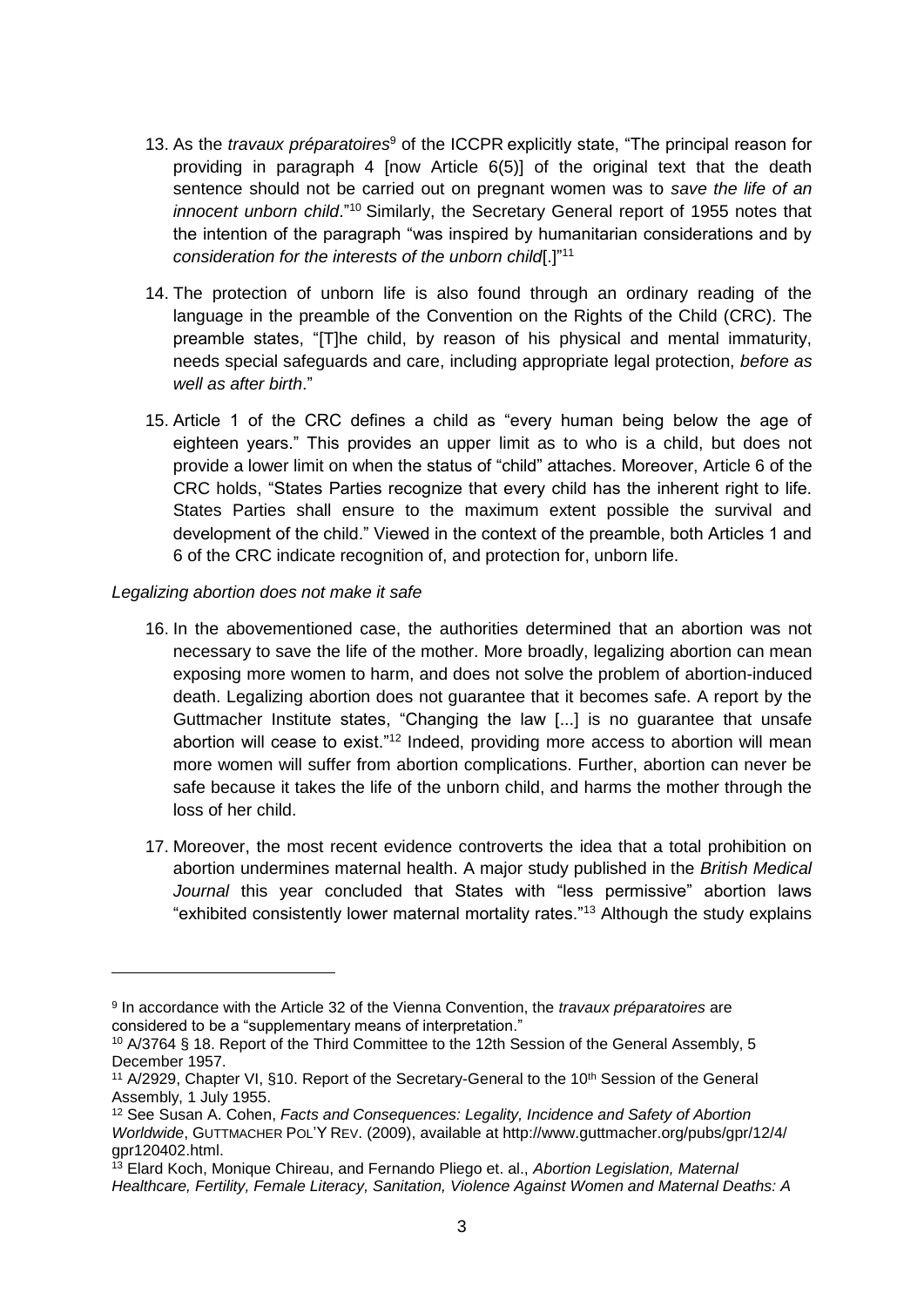these differences in terms of other independent factors rather than in terms of abortion legislation itself, it nevertheless concludes, "No statistically independent effect was observed for abortion legislation, constitutional amendment or other covariates."<sup>14</sup> Because abortion legislation has no effect on maternal mortality, abortion need not be legalized to protect women's health.

- 18. Chile is a model for improving maternal health without providing access to abortion. Following the total prohibition on abortion in 1989, Chile experienced a steep 69.2 percent decline in the number of maternal deaths.<sup>15</sup> Chile came to have the lowest maternal mortality ratio in Latin America and second-lowest in the Western Hemisphere after Canada. A fifty-year analysis of maternity data from Chile reveals two essential facts. First, restricting access to abortion services does not necessarily negatively impact maternal mortality. In fact, maternal mortality decreased after abortion was prohibited in Chile, highlighting a related point that improvements in maternal health can occur when abortion is illegal. In Chile, the decline in maternal mortality occurred because compulsory and free education increased women's educational attainment, and health programs focused on improving mother and child nutrition and access to health care facilities and skilled birth attendants. Second, the data make clear that women's educational levels are strongly correlated with maternal mortality rates. Education modulates effects of other variables, such as access to health care resources. The more educated a woman is, the greater her ability to access the health care resources available to her and thus go safely through pregnancy and childbirth.
- 19. Therefore, Paraguay must continue to focus on helping women get through pregnancy and childbirth safely, rather than helping women end their pregnancies.

#### **(b) Marriage and Family**

- 20. Articles 49 to 61 of the Constitution of Paraguay recognize that the family based on the stable union of a man and a woman – is the foundation of society. For example, article 52 states that the marital union of a man and a woman "is one of the fundamental components in the formation of the family."
- 21. A strong family is the bedrock of flourishing societies. A family formed by a mother and a father, as husband and wife, supports the development of children and helps them achieve their full potential. It is within the family where children first learn love, interaction with others, and social responsibility.

*Natural Experiment in 32 Mexican States*, BMJ OPEN 2015:5 e006013, doi:10.1136/bmjopen-2014- 006013, p. 1.

<sup>14</sup> *Id.*

<sup>15</sup> Koch et al., *Women's Education Level, Maternal Health Facilities, Abortion Legislation and Maternal Deaths: A Natural Experiment in Chile from 1957 to 2007*, PLOS ONE 5 (2012), *available at* http://www.plosone.org/article/fetchObject.action?uri=info:doi/10.1371/journal.pone.0036613&represe ntation=PDF.